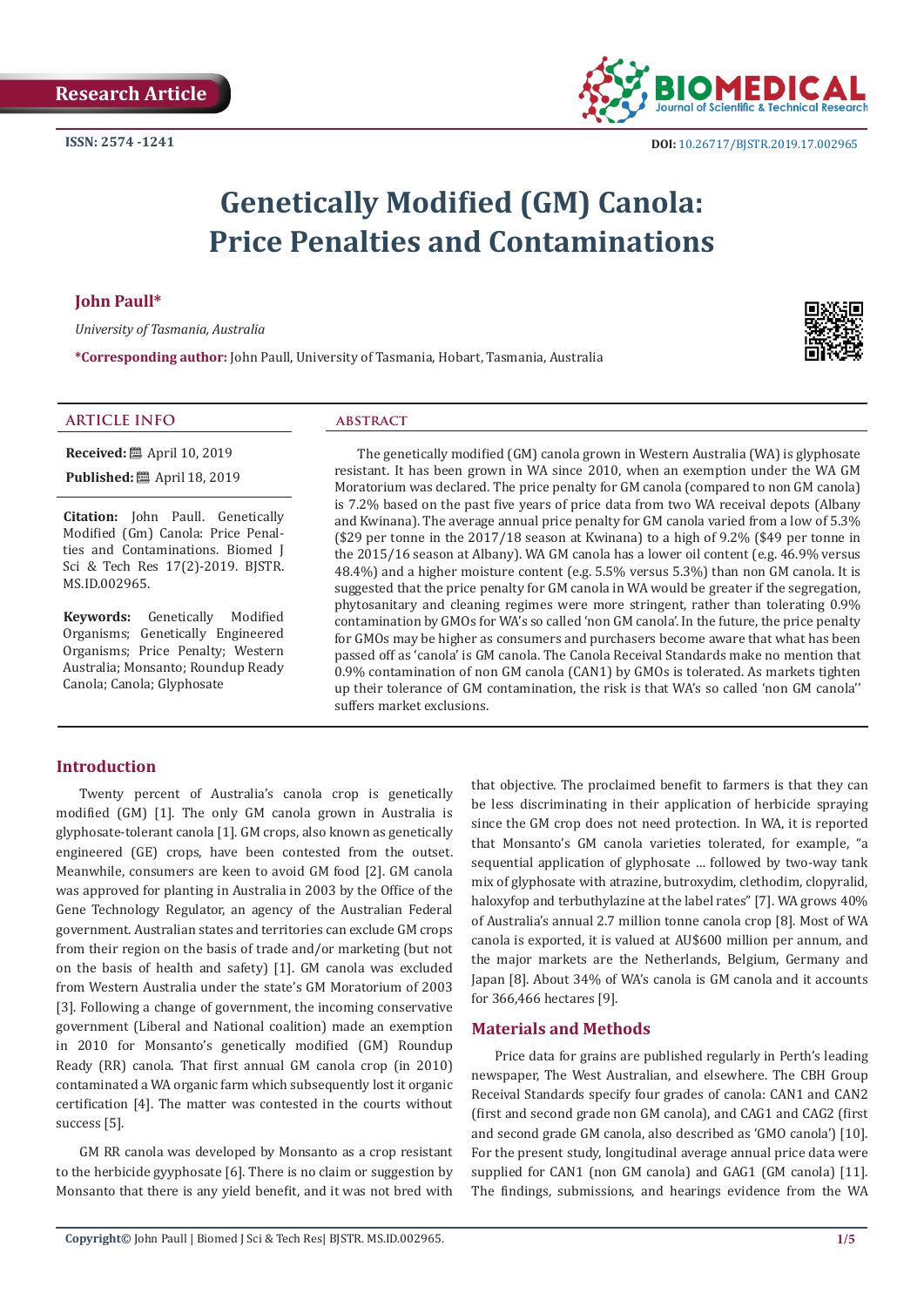Parliamentary Inquiry (2017-2019), Inquiry into mechanisms for compensation for economic loss to farmers in Western Australia caused by contamination by genetically modified material (www. parliament.wa.gov.au) were available for the present study.

# **Results**



**Figure 1:** Average annual price per tonne of GM canola versus non GM canola, for grain delivered in WA (Albany and Kwinana) (author's graph; data source: Taylor, 2019).

| Table 1: The two types of canola on offer by CBH [reproduced from 12] (third column of commentary added by author.) |  |  |  |
|---------------------------------------------------------------------------------------------------------------------|--|--|--|
|---------------------------------------------------------------------------------------------------------------------|--|--|--|

| Canola<br>Type | Characteristics                                                                                                                                      | Fair<br>Description                       |
|----------------|------------------------------------------------------------------------------------------------------------------------------------------------------|-------------------------------------------|
| Non GM Canola  | Certified GM free to Maximum adventitious<br>presence of 0.9% GMO. Suitable for Human<br>Consumption and Biodiesel production. ISCC EU<br>Certified. | Canola with GM contamination $\leq 0.9\%$ |
| Canola         | Suitable for Human Consumption and Biodiesel<br>production. ISCC EU Certified.                                                                       | GM Canola                                 |

The price data for canola in Western Australia reveal that there is a consistent price penalty for GM canola compared to non GM canola (Figure 1). Over five years and two grain receival depots (Albany and Kwinana), the average GM canola price penalty is 7.2% (AU\$39 per tonne). At Albany, the annual price penalty for GM-canola varied from a low of 5.9% (\$32 per tonne in the 2017/18 season) to a high of 9.2% (\$49 per tonne in 2015/16). At Kwinana, the annual price penalty for GM-canola varied from a low of 5.3% (\$29 per tonne in the 2017/18 season) to a high of 8.1% (\$43 per tonne in 2015/16) (Figure 1). GM canola consistently underperforms on price (compared to non GM) over each of the five years and at each of the receival depots (Figure 1). The annual average price of non GM canola at the receival depots is near identical to each other for all five years, differing only by \$1 within a year (Table 1). The price of GM-canola exhibits more volatility between depots, with a price difference per tonne varying from \$10 per tonne (in 2014/15 season) to \$2 per tonne(in 2018/19) (Table 1). WA GM canola has a lower oil content compared to non GM canola (46.2% compared to 47.2%, and 46.9% compared to 48.4%, at Albany and Kwinana respectively). WA GM canola has a higher moisture

content compared to non GM canola (6.4% compared to 6.1%, and 5.5% compared to 5.3%, at Albany and Kwinana respectively) [12].

# **Discussion and Conclusion**

GM canola attracts an average price penalty of 7.2%. With increasing market awareness and transparency there are reasons to anticipate that this price penalty will not only persist but increase. Consumers and grain purchasers are entitled to know what they are buying, and to avoid GMOs if that is their preference. That is easier said than done. Fair description: The CBH Group is "Western Australia's largest acquirers of all grains" [13]. However matters get somewhat muddled when it comes to marketing WA canola. In the Commodities & Products listing of CBH there are two types of canola on offer: 'Non GM Canola' and 'Canola' (see Table 1). Both of these types are less than they might appear, and the descriptions may be liable to challenge under Australian consumer law as being 'misleading and deceptive' [14]. Neither 'type' is 'described as 'GMfree', and neither is. But also, neither is described as 'GM canola' while both may be GM, fully or to some extent. What CBH calls 'Canola' is GM canola (Table 1). What CBH calls 'Non GM Canola'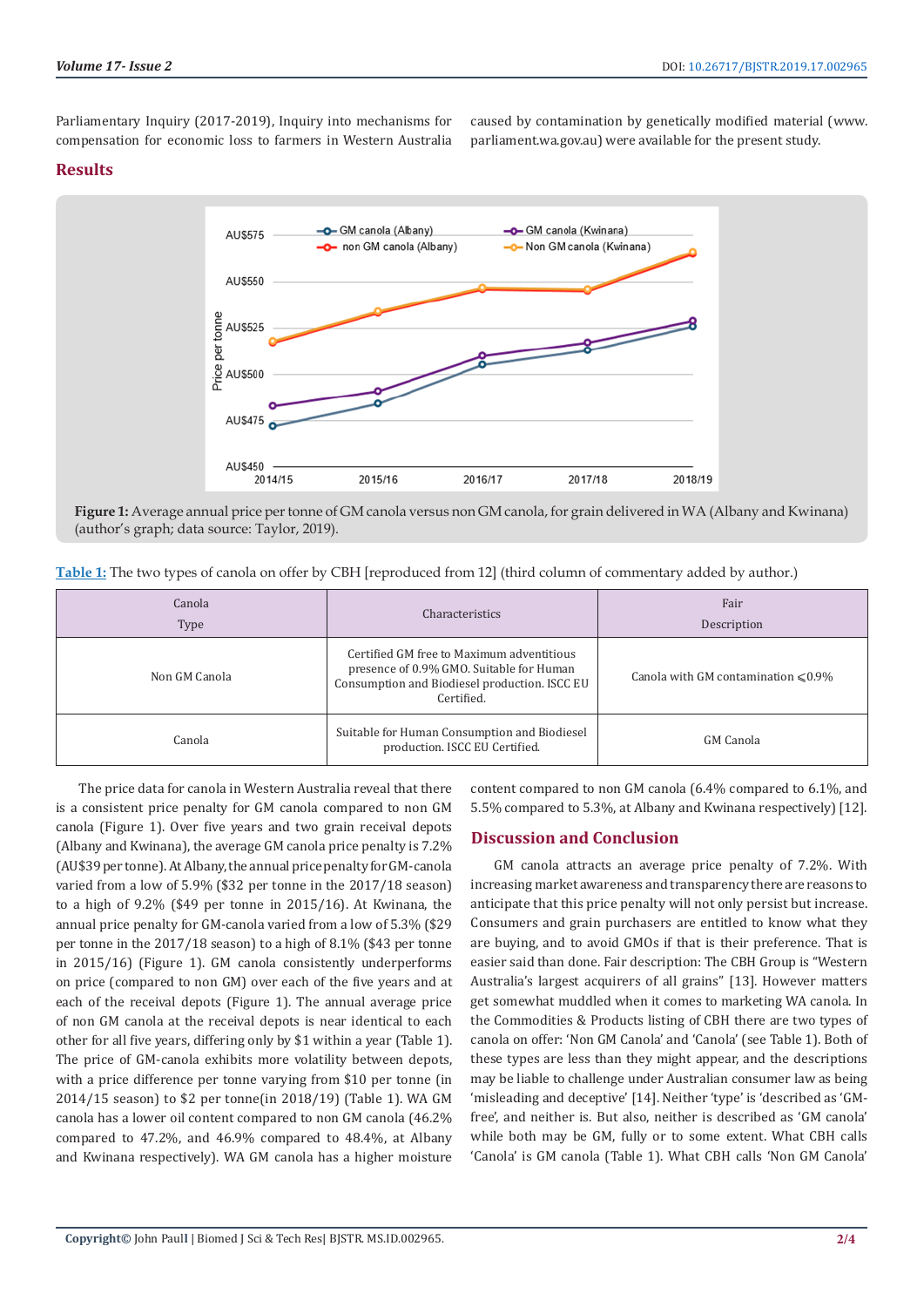(CAN1) may be up to 0.9% GMOs. (Table 1). The market does not want to be duped. Marketing clarity using fair descriptions (e.g. see Table 1) treats the buyer with respect and earns respect for the seller. Using fair and clear descriptions may further increase the price penalty of GM canola as greater awareness and transparency leads buyers to further eschew GMOs.

 Contamination: CBH boasts of WA as "one of the world's purest environments" [12]. Unless this is viewed as mere puffery, then one might reasonably expect this purity to have some carry through to products, otherwise why boast of it? Would 0.9% sand in your baguette be OK, or 0.9% bird droppings in your omelette, or 0.9% aviation fuel in your infant formula? So how is 0.9% GM contamination in canola acceptable to an informed consumer? Consumers around the world are actively avoiding GMOs in their diet [2]. More stringent standards for GM contamination of non GM canola could be expected to increase the price penalty for GM canola (by passing through the increased costs of effective segregation practices to the GM sector). Segregation has failed: It has been claimed that the segregation of GM and non GM has been successfully implemented in WA [15]. The standard of allowing 0.9% contamination of GM in non GM grain puts the lie to that. The WA State Agricultural Biotechnology Centre states that "100% pure" is "impossible" and that "100% purity is wholly impractical" [16]. There are phyto-sanitation costs to be borne if GMOs are regarded and managed as invasive species [17]. GM canola sells for less than non GM canola and GM contamination events damage the business and reputation of the whole grain sector.

Perverse incentive: The 0.9% 'acceptable' contamination level [18] creates a perverse incentive to 'bulk up' non contaminated non GM canola with its cheaper cousin, GM canola. The lax standard creates an incentive to contaminate, by adding the cheaper GM product to the higher value non GM product until the threshold of 'acceptable' contamination is reached. Zero tolerance is coming: Consumers and manufacturers are entitled to avoid GMOs for health, environment, ideological or other reasons. This fair entitlement is being subverted by the marketing to customers of 'non GM canola' which is no such thing. The current phytosanitary, cleaning and segregation regimes in place in WA (and elsewhere) that tolerate 0.9% GMO contamination are clearly deficient and fail to meet consumer expectations. Japan is now moving towards "zero tolerance for GE components" and the proposal is that "the term 'Non-GE' now only be allowed where GE is non-detectable" [19]. With the uptake of zero tolerance and non-detectability for non GM products, the pressure will be on WA to implement effective segregation of GMOs and to safeguard the majority of canola growers, who would be price penalised if their crop is found to be GMO contaminated and if it were thereby downgraded to GM. As the zero tolerance movement gains momentum, all grain growers in WA will have a stake in ensuring the effective segregation of GMOs, or, alternatively, reverting to a GM Moratorium if that is "impossible" as is claimed by Jones [16].

Glyphosate is retreating: "Currently, the only GM canola grown commercially in Australia is glyphosate-tolerant canola" [1]. The premise of such GM glyphosate tolerant canola is that it can be doused in glyphosate with impunity. However, the time for that impunity has passed. Glyphosate is now classified as a carcinogen [20]. The herbicide is pervasive in the food chain [21]. Increasing consumer and government push back against such contamination can be anticipated. In the USA, farmers of GM soy use 28% more glyphosate than non GM soy farmers [22] and farmers of GM canola seem likely to follow the same pattern of practice. Monsanto was ordered to pay US\$289 million in what is described as "the world's first Roundup cancer trial" [23]. "A landmark verdict found Roundup caused a man's cancer, paving the way for thousands of other families to seek justice" [24]. More glyphosate lawsuits are coming, with 9,300 plaintiffs reported [25]. Glyphosate is a technology in retreat, and likewise must be its handmaiden, GM glyphosate dependant crops. The pushback can be expected to be multifactorial, coming from farmers, consumers, insurance companies, regulators and courts.

There is a price penalty for GMOs. Informed consumers are avoiding GMOs. Segregation of GMOs is failing. Glyphosate is a legal liability. Monsanto, even with its new owner Bayer, remains a pariah company pushing pariah crops, and operating without social licence [26]. There are multiple reasons to expect that, in the near future, the current price penalty for GMOs will only increase from the 7.2% price penalty reported here.

# **References**

- 1. (2018) OGTR, Genetically modified (GM) canola in Australia Canberra: Office of the Gene Technology Regulator (OGTR).
- 2. (2017) GfK, Decision Factors on What to Eat or Drink: Global GfK Survey. London: GfK (Growth from Knowledge).
- 3. (2003) WA Parliament, Explanatory Memorandum, Genetically Modified Crops Free Areas Bill. Perth: WA State Government.
- 4. [Paull J \(2015\) The threat of genetically modified organisms \(GMOs\) to](https://www.researchgate.net/publication/279756496_The_threat_of_genetically_modified_organisms_GMOs_to_organic_agriculture_A_case_study_update) [organic agriculture: A case study update. Agriculture & Food 3: 56-63.](https://www.researchgate.net/publication/279756496_The_threat_of_genetically_modified_organisms_GMOs_to_organic_agriculture_A_case_study_update)
- 5. [Paull J \(2015\) GMOs and organic agriculture: Six lessons from Australia.](http://orgprints.org/28525/) [Agriculture & Forestry 61\(1\): 7-14.](http://orgprints.org/28525/)
- 6. (2019) Monsanto, Why Roundup Ready? Melbourne: Monsanto Australia.
- 7. Dhammu H, M Seymour (2018) Herbicide tolerance of canola, in Canola Agronomy Research in Western Australia. Perth, p. 55-57.
- 8. (2019) DPIRD, Agriculture and Food-Canola Perth: Department of Primary Industries and Regional Development (DPIRD), Government of Western Australia, p. 55-57.
- 9. (2019) ABCA, Statistics: GM Canola Uptake Melbourne: Agricultural Biotechnology Council of Australia (ABCA).
- 10. (2016) CBH, 2016/17 Receival Standards. Perth: CBH Group.
- 11. Taylor L (2019) Average cash price for Can1 and Cag1 for each port zone (figures supplied). Perth: Daily Grain.
- 12. (2019) CBH, 2017/18 Crop Quality Report. Perth: CBH Group.
- 13. (2019) CBH, Commodities & Products. Perth: CBH Group.
- 14. (2010) CoA, Competition and Consumer Act 2010 (Cth) (An Act relating to competition, fair trading and consumer protection, and for other purposes). Canberra: Commonwealth of Australia.